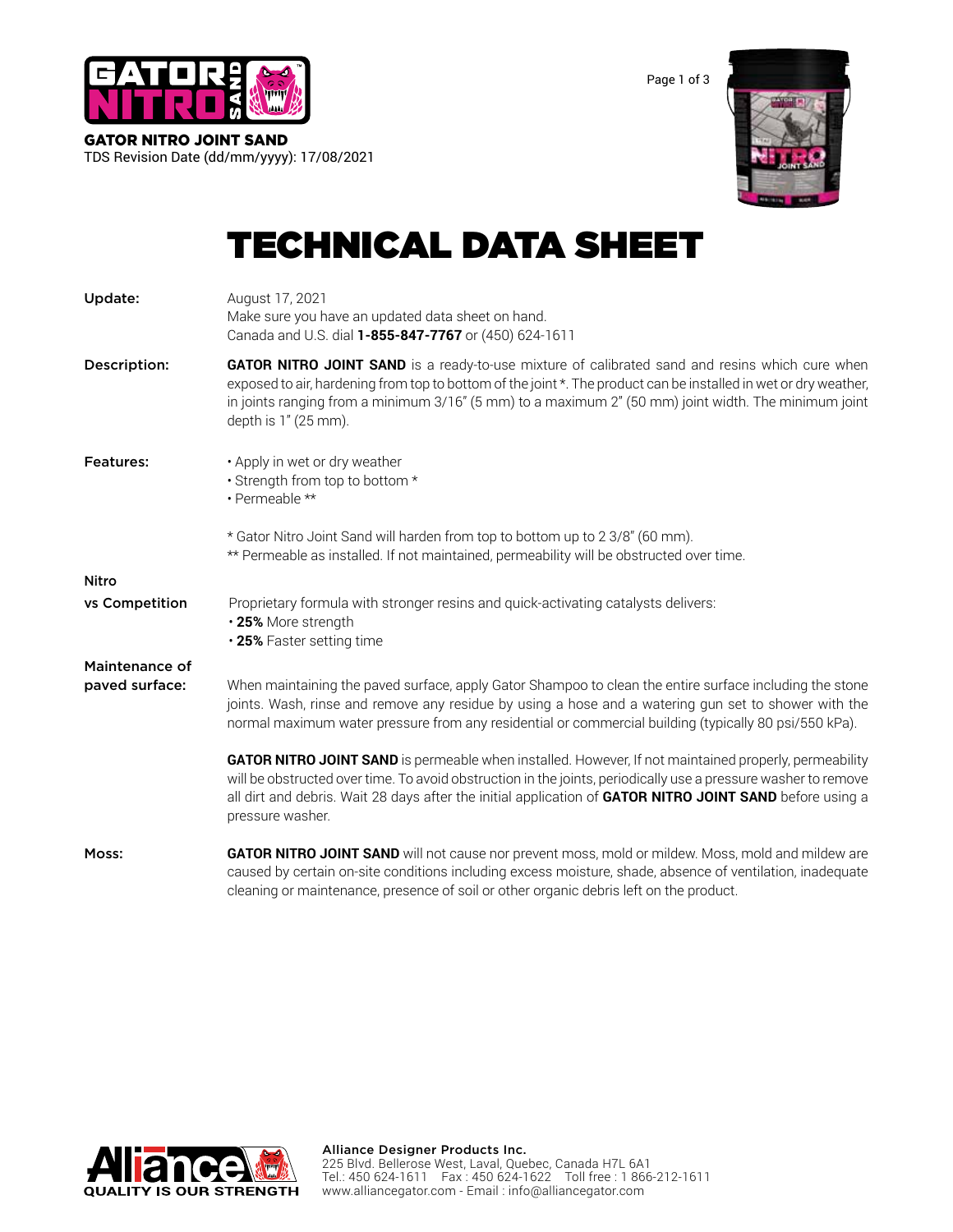

| GATOR NITRO JOINT SAND                     |  |
|--------------------------------------------|--|
| TDS Revision Date (dd/mm/yyyy): 17/08/2021 |  |



**Coverage:** The quantity required depends on the size of the joints. One pail of 40 lb (18.1 kg) will cover: (see graphic below)

| Paver or Stone 12" x 12" x 2 3/8" with joint of 3/16" to 1"<br>Paver or stone 30 cm x 30 cm x 60 mm with joint of 5 mm to 25 mm |              |              |               |  |  |
|---------------------------------------------------------------------------------------------------------------------------------|--------------|--------------|---------------|--|--|
|                                                                                                                                 | <b>BEIGE</b> | GREY         | <b>BLACK</b>  |  |  |
| $3/16"$ joint                                                                                                                   | 56 sq. ft.   | 52 sq. ft.   | 47 sq. ft.    |  |  |
| 5 mm joint                                                                                                                      | $5.2$ sq. m. | 4.8 sq. m.   | 4.4 sq. m.    |  |  |
| $3/4"$ joint                                                                                                                    | 15 sq. ft.   | 13.9 sq. ft. | 12.9 sq. ft.  |  |  |
| 19 mm joint                                                                                                                     | $1.4$ sq. m. | $1.3$ sq. m. | $1.2$ sq. m.  |  |  |
| 1" joint                                                                                                                        | 11.8 sq. ft. | 10.8 sq. ft. | 10 sq. ft.    |  |  |
| 25 mm joint                                                                                                                     | 1.1 sq. m.   | 1 sq. m.     | $0.93$ sq. m. |  |  |

Storage: Store outdoors under a covered area, away from direct sun or store indoors at temperatures ranging from -22 to 86°F (-30 to 30°C). Skid of **GATOR NITRO JOINT SAND** can be double stacked for storage, but not in transport.

### REQUIRED SUB-SURFACE PREPARATION AND FOUNDATION OPTIONS

GATOR NITRO JOINT SAND is recommended for a variety of uses, including patios, walkways and pool decks. The pavers, natural or wet cast stones must be installed on one of the 3 drainage base systems below:

- **Option 1** Traditional Compacted crushed stone 0-3/4'' ( 0-20 mm) with Sand or Chip Setting Bed (ASTM No.9)
- **Option 2** Permeable Clean Stone Base 3/4" (20 mm) with Chip Setting Bed (ASTM No.9)
- **Option 3** Gator Base Installation with Sand or Chip Setting Bed (ASTM No.9)



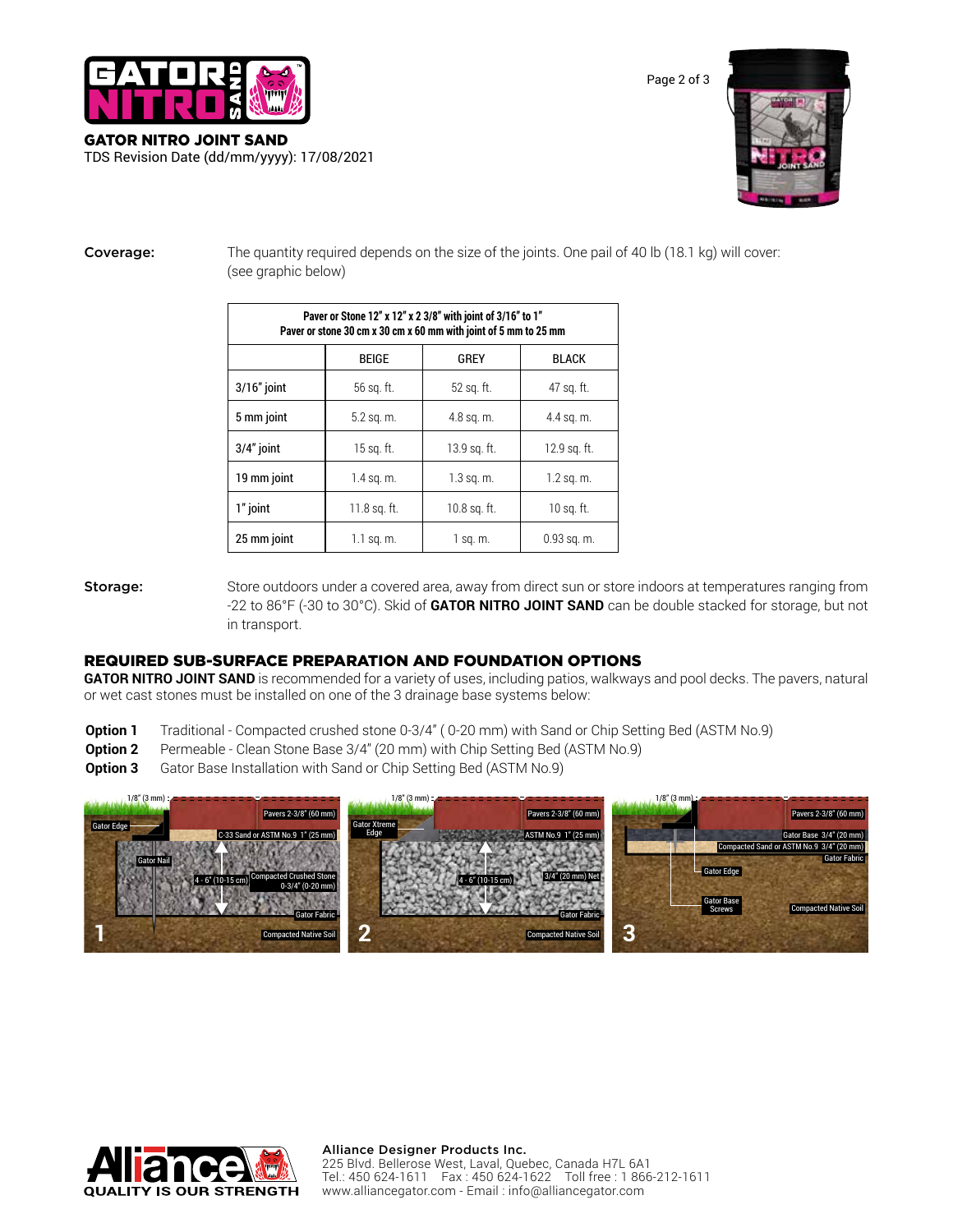

GATOR NITRO JOINT SAND TDS Revision Date (dd/mm/yyyy): 17/08/2021 Page 3 of 3



# PREPARATION INFORMATION (IMPORTANT NOTES)

- A. Always refer to the latest **Gator Nitro Joint Sand Technical Data Sheet (TDS)** at AllianceGator.com before installing.
- B. **GATOR NITRO JOINT SAND** can be installed rain or shine. Paving surface must be pre-wet before installation and must remain wet throughout the installation process or staining may occur.
- C. **GATOR NITRO JOINT SAND** is an extremely strong and rigid jointing material, please ensure there is ABSOLUTELY NO paver or stone movement prior to installation to prevent joint cracking.
- D. For Pedestrian Use Only, not for Vehicular Applications
- E. **GATOR NITRO JOINT SAND** must be installed above 37°F (3°C).
- F. Joint Width: Minimum 3/16'' (5 mm) Maximum 2'' (50 mm)
- G. Joint Depth: Minimum 1'' (25 mm) Maximum 6'' (15 cm)
- H. Working Time: Approximately 45 minutes.
- I. **GATOR NITRO JOINT SAND** can only be used on a drainage base application. In a non-drainage base application, **GATOR NITRO JOINT SAND** cannot be used.
- J. Paved surface can be used after 18 hours.
- K. Avoid power-washing for a minimum of 28 days after applying.

# INSTALLATION STEPS

Designed for pedestrian use only, **GATOR NITRO JOINT SAND** is ready-to-use and does not require any mixing. After you have followed the REQUIRED SUB-SURFACE PREPARATION described previously, you are ready to apply the **GATOR NITRO JOINT SAND**. Installation will be easier with two people.

- 1 Ensure paver surface is compacted then thoroughly wet the area to be jointed. If the surface is dry or temperature is high, more water will be required to avoid staining of the surface when spreading the **GATOR NITRO JOINT SAND**.
- 2 Open the bags and spread the contents over the paved surface. Wet the **GATOR NITRO JOINT SAND** with a hose set on shower while using a squeegee or broom to push the **GATOR NITRO JOINT SAND** diagonally across the paved surface and into the joints. This action compacts and forces the **GATOR NITRO JOINT SAND** into the joints ensuring the gaps are completely filled.
- 3 The joints should be filled 1/8'' (3 mm) below the top surface or 1/8'' (3 mm) below the paving stone chamfer with the **GATOR NITRO JOINT SAND**. Shower the surface to rinse off excess material from the paved surface. Repeat steps 2 and 3 until the whole paving area is completed.
- 4 Any excess **GATOR NITRO JOINT SAND** residue left on the paved surface can be simply cleaned off by brushing and rinsing off the surface. Excess material can be stored directly in the pail with 2" (50 mm) of water covering the **GATOR NITRO JOINT SAND** and closing the pail tightly. Excess product will last an extra 4 weeks when stored in this fashion.

For a nicer, smoother surface joint finish, use a suitable mason jointing tool. This process can only be done once Steps 1 to 4 are completed and the **GATOR NITRO JOINT SAND** is in its curing phase. Allow 18 hours of cure time before pedestrian use.

## **NOTE**

- 1 There is no need to protect treated joints from rain while setting. Although the presence of rain will delay the setting process. Full strength: 28 days but surface can be walked on after 18 hours. If heavy rain has occurred when the joints have been pointed, then it may be necessary to revisit the job once the weather has cleared to touch up joints.
- 2 **GATOR NITRO JOINT SAND** can be applied when pavers, Wet cast or natural stones are installed directly on open graded aggregates that lock or choke themselves. This means the **GATOR NITRO JOINT SAND** will not migrate through the voids. Do not apply **GATOR NITRO JOINT SAND** when the pavers, Wet cast or natural stones are installed directly on aggregates with large voids.